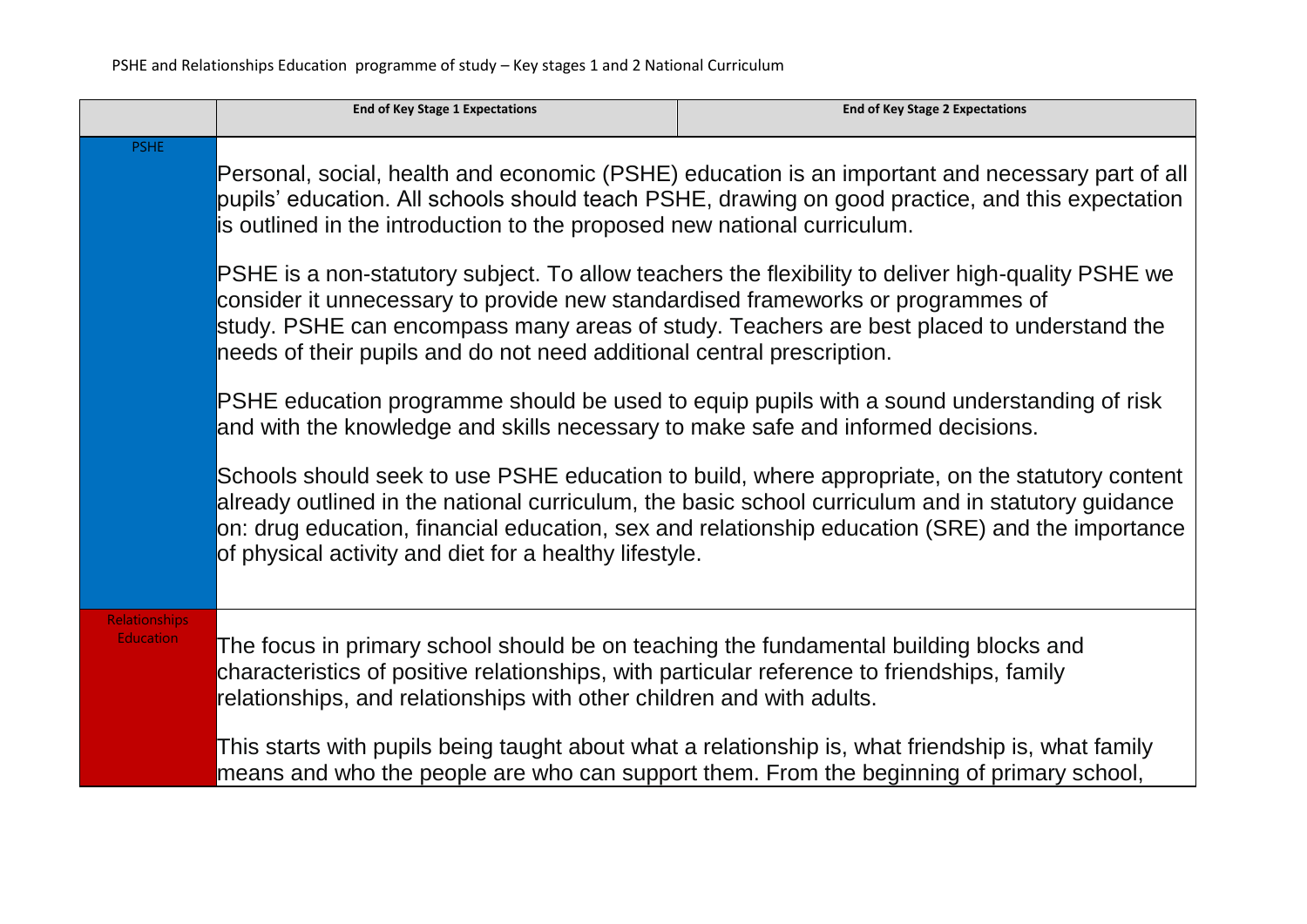building on early education, pupils should be taught how to take turns, how to treat each other with kindness, consideration and respect, the importance of honesty and truthfulness, permission seeking and giving, and the concept of personal privacy.

Establishing personal space and boundaries, showing respect and understanding the differences between appropriate and inappropriate or unsafe physical, and other, contact – these are the forerunners of teaching about consent, which takes place at secondary.

Respect for others should be taught in an age-appropriate way, in terms of understanding one's own and others' boundaries in play, in negotiations about space, toys, books, resources and so lon.

From the beginning, teachers should talk explicitly about the features of healthy friendships, family relationships and other relationships which young children are likely to encounter. Drawing attention to these in a range of contexts should enable pupils to form a strong early understanding of the features of relationships that are likely to lead to happiness and security. This will also help them to recognise any less positive relationships when they encounter them.

The principles of positive relationships also apply online especially as, by the end of primary school, many children will already be using the internet. When teaching relationships content, teachers should address online safety and appropriate behaviour in a way that is relevant to pupils' lives. Teachers should include content on how information and data is shared and used in all contexts, including online; for example, sharing pictures, understanding that many websites are businesses and how sites may use information provided by users in ways they might not expect.

Teaching about families requires sensitive and well-judged teaching based on knowledge of pupils and their circumstances. Families of many forms provide a nurturing environment for children.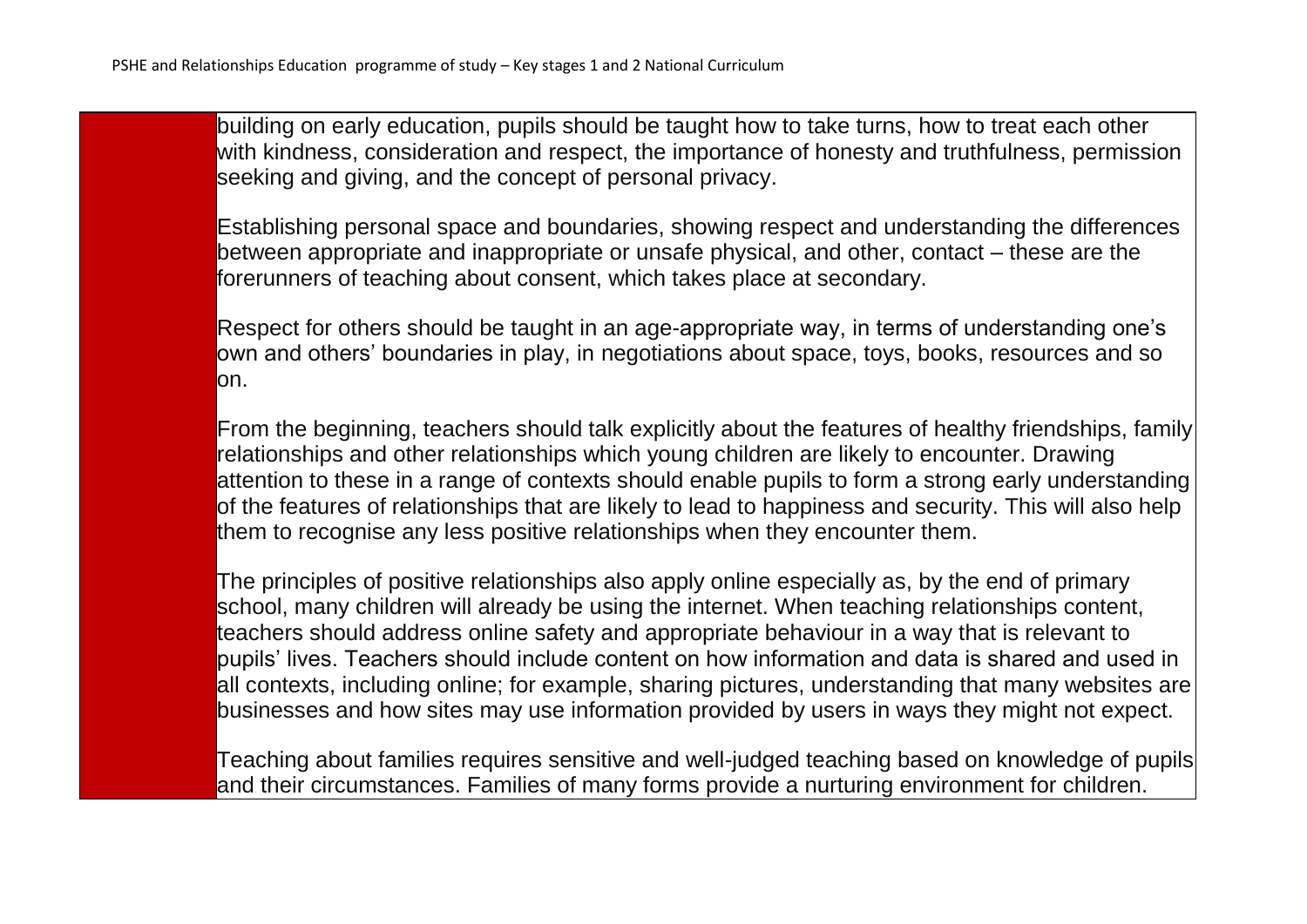(Families can include for example, single parent families, LGBT parents, families headed by grandparents, adoptive parents, foster parents and carers amongst other structures.) Care needs to be taken to ensure that there is no stigmatisation of children based on their home circumstances and needs, to reflect sensitively that some children may have a different structure of support around them; for example, looked after children or young carers.

A growing ability to form strong and positive relationships with others depends on the deliberate cultivation of character traits and positive personal attributes, (sometimes referred to as 'virtues') in the individual. In a school wide context which encourages the development and practice of resilience and other attributes, this includes character traits such as helping pupils to believe they can achieve, persevere with tasks, work towards long-term rewards and continue despite setbacks. Alongside understanding the importance of self-respect and self-worth, pupils should develop personal attributes including honesty, integrity, courage, humility, kindness, generosity, trustworthiness and a sense of justice. This can be achieved in a variety of ways including by providing planned opportunities for young people to undertake social action, active citizenship and voluntary service to others locally or more widely.

Relationships Education also creates an opportunity to enable pupils to be taught about positive emotional and mental wellbeing, including how friendships can support mental wellbeing.

Through Relationships Education (and RSE), schools should teach pupils the knowledge they need to recognise and to report abuse, including emotional, physical and sexual abuse. In primary schools, this can be delivered by focusing on boundaries and privacy, ensuring young people understand that they have rights over their own bodies. This should also include understanding boundaries in friendships with peers and also in families and with others, in all contexts, including online.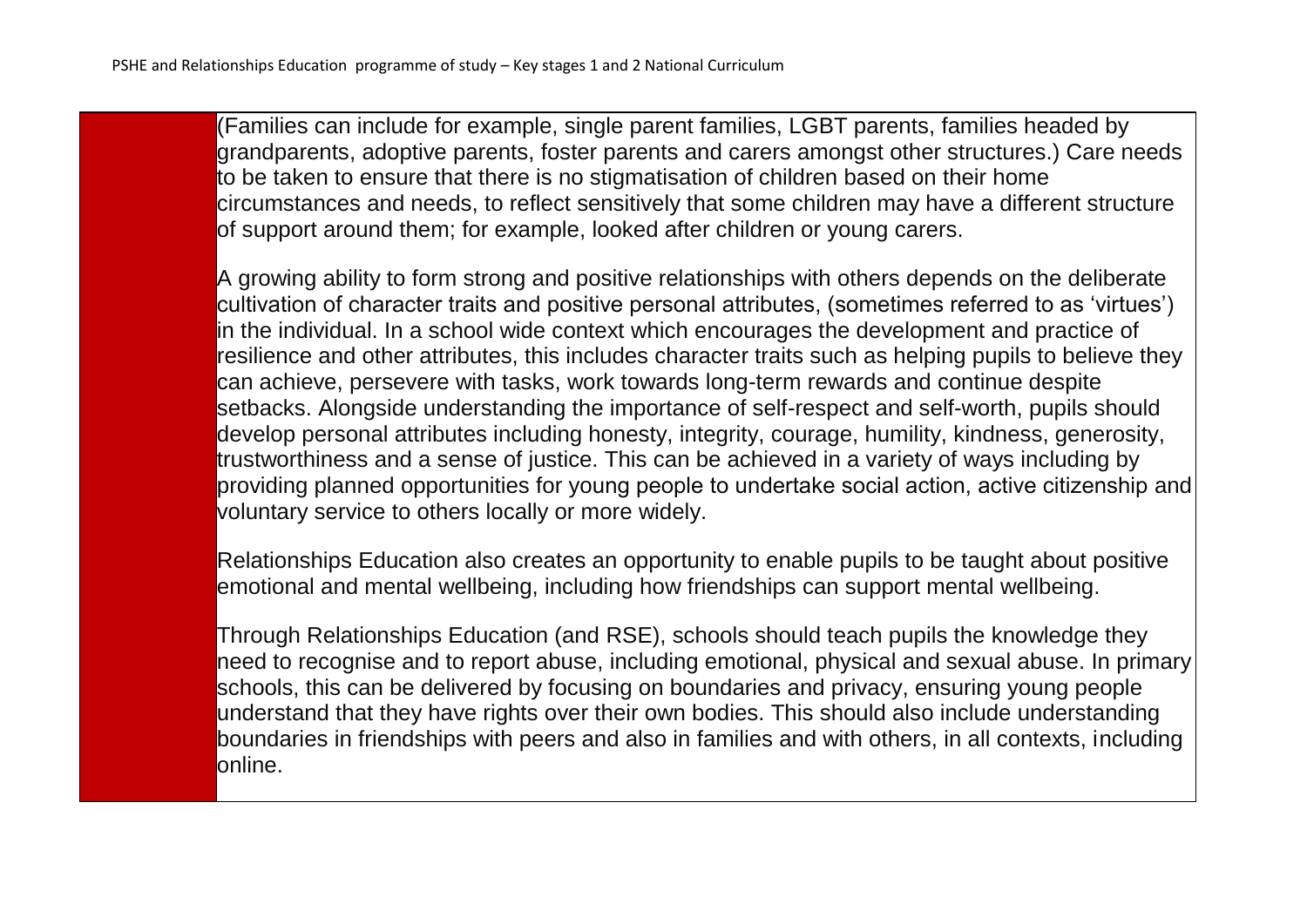|                                               | Pupils should know how to report concerns and seek advice when they suspect or know that<br>something is wrong. At all stages it will be important to balance teaching children about making<br>sensible decisions to stay safe (including online) whilst being clear it is never the fault of a child<br>who is abused and why victim blaming is always wrong. These subjects complement Health<br>Education and as part of a comprehensive programme and whole school approach, this<br>knowledge can support safeguarding of children. |
|-----------------------------------------------|-------------------------------------------------------------------------------------------------------------------------------------------------------------------------------------------------------------------------------------------------------------------------------------------------------------------------------------------------------------------------------------------------------------------------------------------------------------------------------------------------------------------------------------------|
| <b>Families and People</b><br>Who care for me | Pupils should know:                                                                                                                                                                                                                                                                                                                                                                                                                                                                                                                       |
|                                               | • that families are important for children growing up because they can give love, security<br>and stability                                                                                                                                                                                                                                                                                                                                                                                                                               |
|                                               | • the characteristics of healthy family life, commitment to each other, including in times of<br>difficulty, protection and care for children and other family members, the importance of<br>spending time together and sharing each other's lives                                                                                                                                                                                                                                                                                        |
|                                               | • that others' families, either in school or in the wider world, sometimes look different from<br>their family, but that they should respect those differences and know that other children's<br>families are also characterised by love and care                                                                                                                                                                                                                                                                                         |
|                                               | • that stable, caring relationships, which may be of different types, are at the heart of happy<br>families, and are important for children's security as they grow up                                                                                                                                                                                                                                                                                                                                                                    |
|                                               | • that marriage represents a formal and legally recognised commitment of two people to<br>each other which is intended to be lifelong                                                                                                                                                                                                                                                                                                                                                                                                     |
|                                               | • how to recognise if family relationships are making them feel unhappy or unsafe, and how<br>to seek help or advice from others if needed                                                                                                                                                                                                                                                                                                                                                                                                |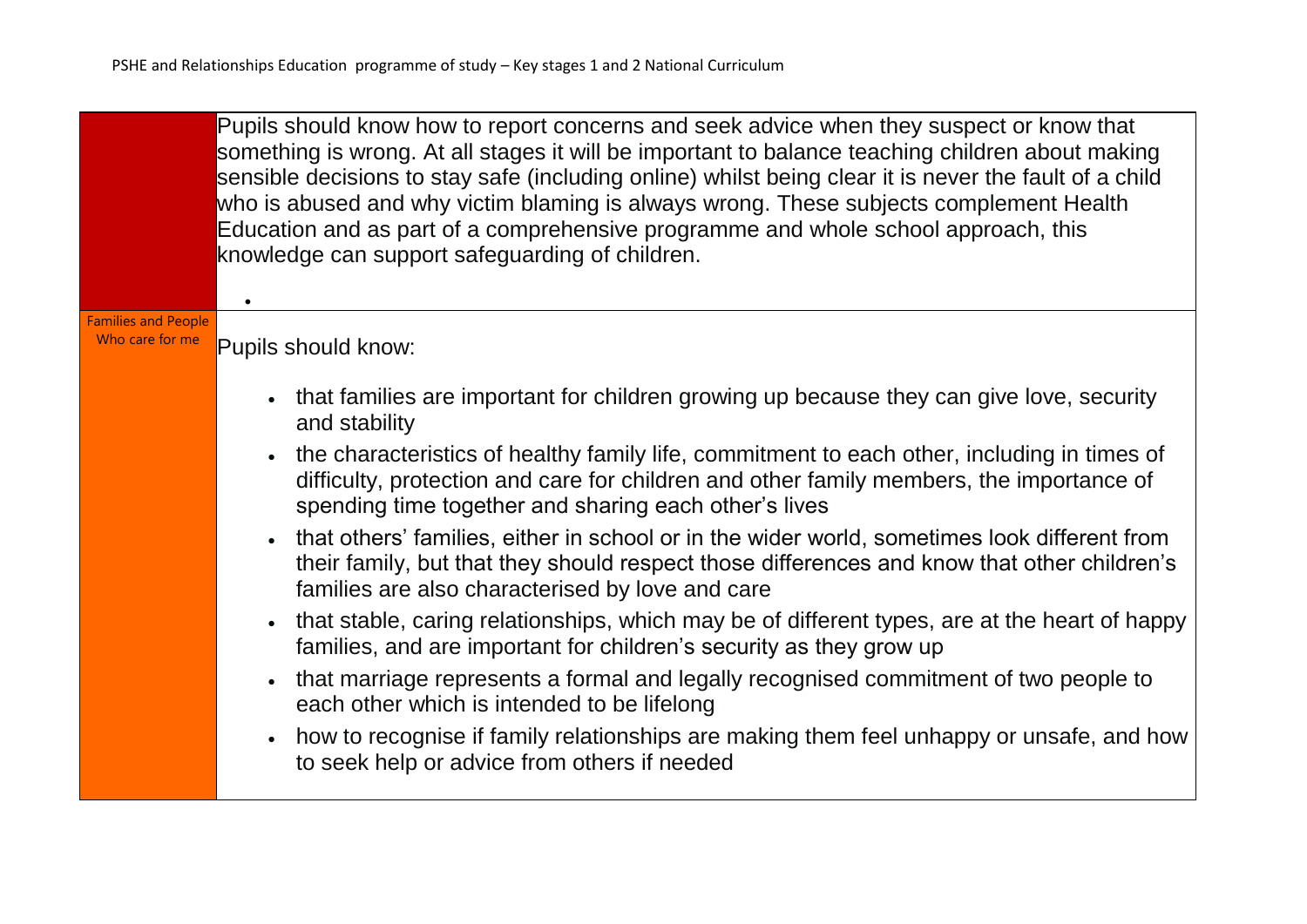| <b>Caring Friendsips</b>    | Pupils should know:                                                                                                                                                                                                                                         |
|-----------------------------|-------------------------------------------------------------------------------------------------------------------------------------------------------------------------------------------------------------------------------------------------------------|
|                             | how important friendships are in making us feel happy and secure, and how people<br>$\bullet$                                                                                                                                                               |
|                             | choose and make friends                                                                                                                                                                                                                                     |
|                             | the characteristics of friendships, including mutual respect, truthfulness, trustworthiness,<br>$\bullet$<br>loyalty, kindness, generosity, trust, sharing interests and experiences and support with<br>problems and difficulties                          |
|                             | that healthy friendships are positive and welcoming towards others, and do not make<br>$\bullet$<br>others feel lonely or excluded                                                                                                                          |
|                             | that most friendships have ups and downs, and that these can often be worked through so<br>$\bullet$<br>that the friendship is repaired or even strengthened, and that resorting to violence is never<br>right                                              |
|                             | how to recognise who to trust and who not to trust, how to judge when a friendship is<br>$\bullet$<br>making them feel unhappy or uncomfortable, managing conflict, how to manage these<br>situations and how to seek help or advice from others, if needed |
| Respectful<br>Relationships | Pupils should know:                                                                                                                                                                                                                                         |
|                             | the importance of respecting others, even when they are very different from them (for<br>$\bullet$<br>example, physically, in character, personality or backgrounds), or make different choices<br>or have different preferences or beliefs                 |
|                             | practical steps they can take in a range of different contexts to improve or support<br>$\bullet$<br>respectful relationships                                                                                                                               |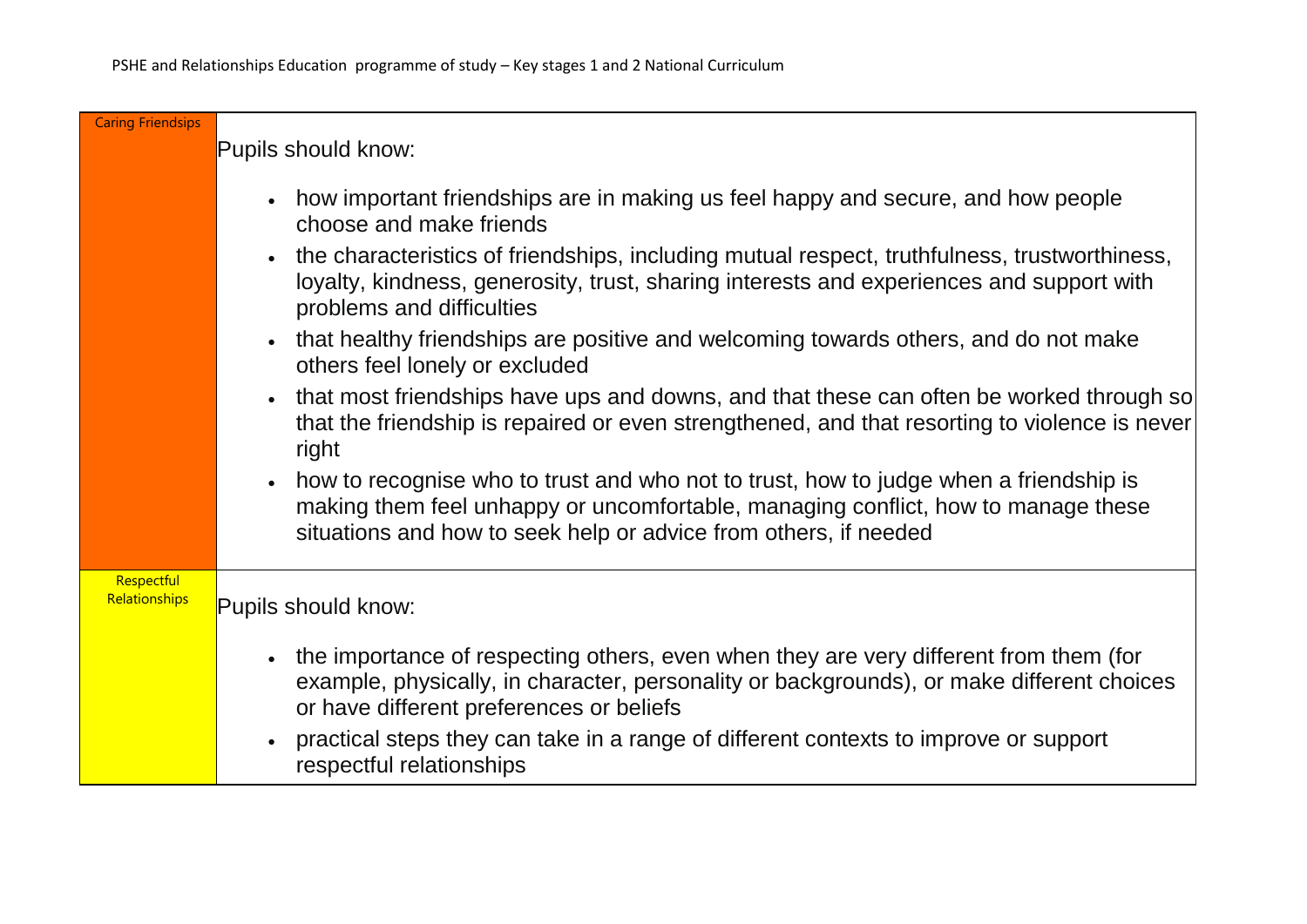|                             | • the conventions of courtesy and manners                                                                                                                                                          |  |
|-----------------------------|----------------------------------------------------------------------------------------------------------------------------------------------------------------------------------------------------|--|
|                             | the importance of self-respect and how this links to their own happiness                                                                                                                           |  |
|                             | that in school and in wider society they can expect to be treated with respect by others,<br>and that in turn they should show due respect to others, including those in positions of<br>authority |  |
|                             | about different types of bullying (including cyberbullying), the impact of bullying,<br>responsibilities of bystanders (primarily reporting bullying to an adult) and how to get help              |  |
|                             | what a stereotype is, and how stereotypes can be unfair, negative or destructive                                                                                                                   |  |
|                             | the importance of permission-seeking and giving in relationships with friends, peers and<br>adults                                                                                                 |  |
| <b>Online Relationships</b> |                                                                                                                                                                                                    |  |
|                             | Pupils should know:                                                                                                                                                                                |  |
|                             | that people sometimes behave differently online, including by pretending to be someone<br>they are not                                                                                             |  |
|                             | that the same principles apply to online relationships as to face-to-face relationships,<br>including the importance of respect for others online including when we are anonymous                  |  |
|                             | the rules and principles for keeping safe online, how to recognise risks, harmful content<br>and contact, and how to report them                                                                   |  |
|                             | how to critically consider their online friendships and sources of information including<br>awareness of the risks associated with people they have never met                                      |  |
|                             | how information and data is shared and used online                                                                                                                                                 |  |